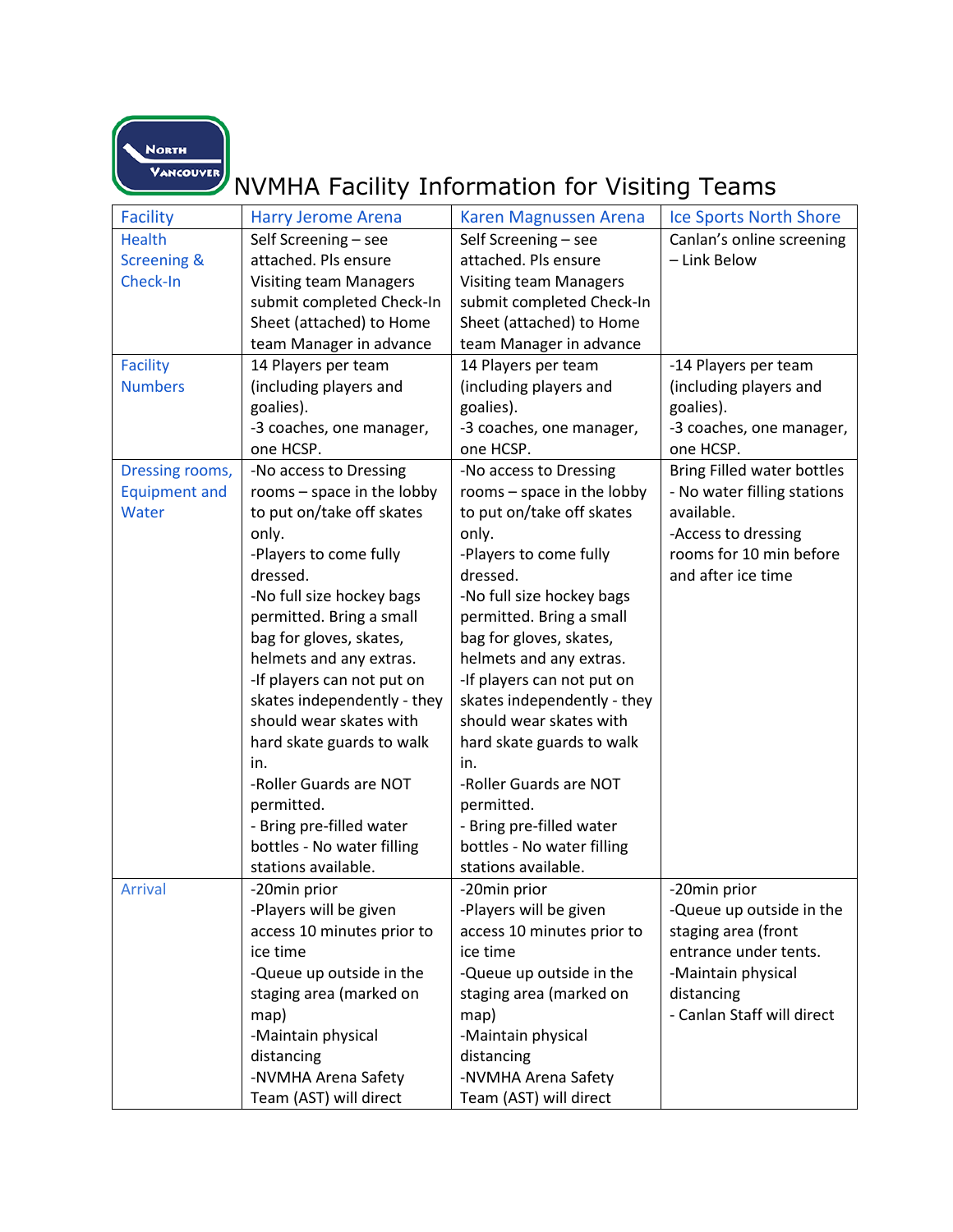| <b>Face Coverings</b> | -Players are not to remove   | -Players are not to remove  | -Players are not to       |
|-----------------------|------------------------------|-----------------------------|---------------------------|
|                       |                              |                             |                           |
| (Masks)               | masks until ready to go      | masks until ready to go     | remove masks until ready  |
|                       | onto the ice and must put    | onto the ice and must put   | to go onto the ice and    |
|                       | mask on upon leaving the     | mask on upon leaving the    | must put mask on upon     |
|                       | ice                          | ice                         | leaving the ice           |
|                       | -Team officials must wear    | -Team officials must wear   | -Team officials must wear |
|                       | masks at all times           | masks at all times          | masks at all times        |
|                       | -Anyone within the vicinity  | -Anyone within the vicinity | -Anyone within the        |
|                       | of the of the entrance,      | of the of the entrance,     | vicinity of the of the    |
|                       | staging area or AST must     | staging area or AST must    | entrance, staging area or |
|                       | wear masks                   | wear masks                  | AST must wear masks       |
|                       | -Masks are to be worn        | -Masks are to be worn       | -Masks are to be worn     |
|                       | properly over both nose      | properly over both nose     | properly over both nose   |
|                       | and mouth                    | and mouth                   | and mouth                 |
| <b>Entrance</b>       | <b>West Community Sports</b> | Main Ice Arena Doors        | <b>Main Entrance</b>      |
|                       | Entrance - (adjacent to      | (adjacent to roundabout)    |                           |
|                       | play park)                   |                             |                           |
| <b>Staging Area</b>   | Near Entrance - as Marked    | Near Entrance - as Marked   | Near Entrance - White     |
|                       | on map. Covered space        | on map. Covered space       | Tented area               |
|                       | very limited - please        | very limited - please       |                           |
|                       | ensure players have          | ensure players have         |                           |
|                       | umbrellas if raining         | umbrellas if raining        |                           |
| <b>Spectators</b>     | None                         | None                        | None                      |
| Exit                  | -Players have 5min to exit.  | -Players have 5min to exit. | North or South Entrances  |
|                       | -Players only have time to   | -Players only have time to  | (depending on which ice   |
|                       | take off skates or put on    | take off skates or put on   | players are on)           |
|                       | skate guards                 | skate guards                |                           |
|                       | -U15 to U21 can exit up the  | -Same doors - Main Arena    |                           |
|                       | stairs through north rink    | doors                       |                           |
|                       | doors onto 23rd Street       |                             |                           |
|                       | -U11 to U13 exit through     |                             |                           |
|                       | west rink doors (same        |                             |                           |
|                       | doors as entered)            |                             |                           |

Note:

- **Anyone not abiding by NVMHA guidelines or refusing to accept necessary precautions will be denied access and/or removed from the arena**
- **Spitting is strictly prohibited**

Canlan Ice Sports Screening:

<https://www.icesports.com/questions/>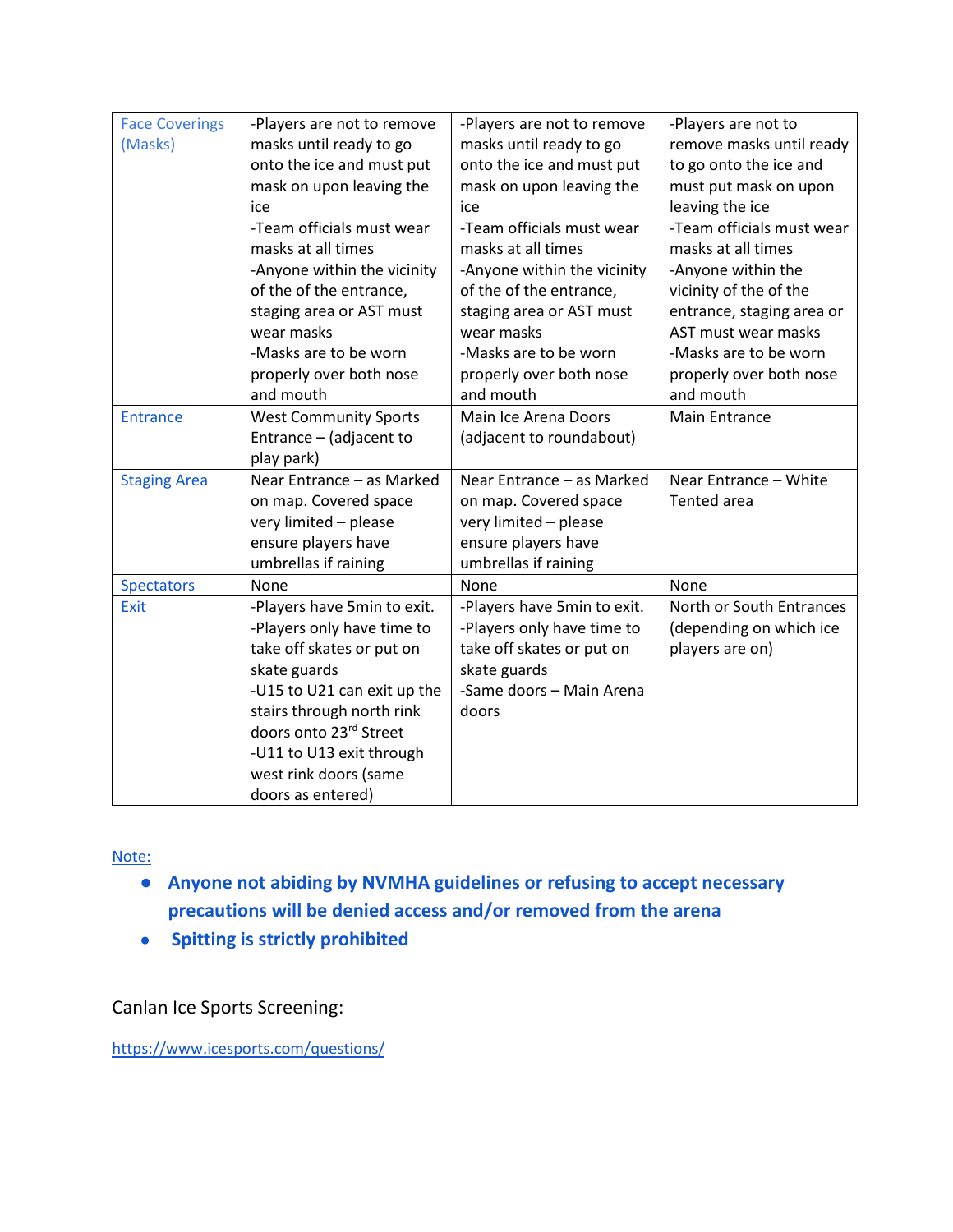## Harry Jerome Arena:



## Karen Magnussen Arena